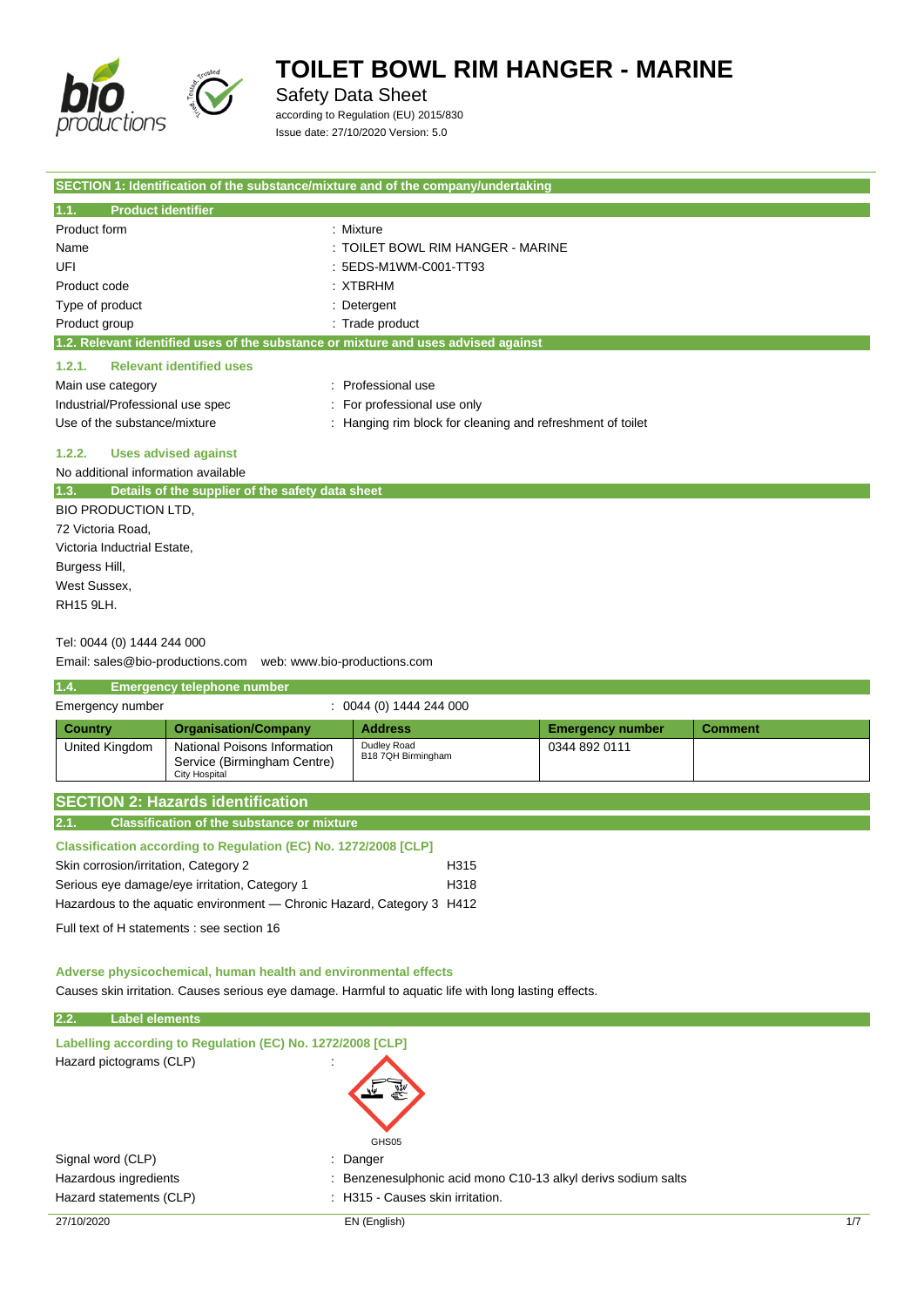## Safety Data Sheet

according to Regulation (EU) 2015/830

|                                | H318 - Causes serious eye damage.<br>H412 - Harmful to aquatic life with long lasting effects.                                                                                                                                                                                                                                                                                                                                                                                                                                                                                                                                                                                                                                                                    |
|--------------------------------|-------------------------------------------------------------------------------------------------------------------------------------------------------------------------------------------------------------------------------------------------------------------------------------------------------------------------------------------------------------------------------------------------------------------------------------------------------------------------------------------------------------------------------------------------------------------------------------------------------------------------------------------------------------------------------------------------------------------------------------------------------------------|
| Precautionary statements (CLP) | : P264 - Wash hands, forearms and face thoroughly after handling.<br>P273 - Avoid release to the environment.<br>P280 - Wear protective gloves, protective clothing, eye protection.<br>P302+P352 - IF ON SKIN: Wash with plenty of water.<br>P305+P351+P338 - IF IN EYES: Rinse cautiously with water for several minutes. Remove<br>contact lenses, if present and easy to do. Continue rinsing.<br>P310 - Immediately call a POISON CENTER, a doctor.<br>P321 - Specific treatment (see supplemental first aid instruction on this label).<br>P332+P313 - If skin irritation occurs: Get medical advice/attention.<br>P362+P364 - Take off contaminated clothing and wash it before reuse.<br>P501 - Dispose of container to an approved waste disposal plant. |

### **2.3. Other hazards**

No additional information available

## **SECTION 3: Composition/information on ingredients**

## **3.1. Substances**

### Not applicable

#### **3.2. Mixtures**

| <b>Name</b>                                                    | <b>Product identifier</b>                                                                              | $\frac{0}{2}$                           | <b>Classification according to</b><br><b>Regulation (EC) No.</b><br>1272/2008 [CLP]             |  |
|----------------------------------------------------------------|--------------------------------------------------------------------------------------------------------|-----------------------------------------|-------------------------------------------------------------------------------------------------|--|
| Benzenesulphonic acid mono C10-13 alkyl derivs sodium<br>salts | (CAS-No.) 68411-30-3<br>(EC-No.) 270-115-0<br>(REACH-no) 01-2119489428-22                              | $10 - 30$                               | Acute Tox. 4 (Oral), H302<br>Skin Irrit. 2, H315<br>Eye Dam. 1, H318<br>Aquatic Chronic 3, H412 |  |
| sodium carbonate                                               | (CAS-No.) 497-19-8<br>(EC-No.) 207-838-8<br>(EC Index-No.) 011-005-00-2<br>(REACH-no) 01-2119485498-19 | $3 - 5$                                 | Eye Irrit. 2, H319                                                                              |  |
| <b>Specific concentration limits:</b>                          |                                                                                                        |                                         |                                                                                                 |  |
| <b>Name</b>                                                    | <b>Product identifier</b>                                                                              |                                         | <b>Specific concentration limits</b>                                                            |  |
| Benzenesulphonic acid mono C10-13 alkyl derivs sodium<br>salts | (CAS-No.) 68411-30-3<br>(EC-No.) 270-115-0<br>(REACH-no) 01-2119489428-22                              | (65 ≤C < 100) Acute Tox. 4 (Oral), H302 |                                                                                                 |  |

Full text of H-statements: see section 16

| <b>SECTION 4: First aid measures</b>                                |                                                                                                                                                       |
|---------------------------------------------------------------------|-------------------------------------------------------------------------------------------------------------------------------------------------------|
| <b>Description of first aid measures</b><br>4.1.                    |                                                                                                                                                       |
| First-aid measures after inhalation                                 | Remove person to fresh air and keep comfortable for breathing.                                                                                        |
| First-aid measures after skin contact                               | Wash skin with plenty of water. Take off contaminated clothing. If skin irritation occurs: Get<br>medical advice/attention.                           |
| First-aid measures after eye contact                                | Rinse cautiously with water for several minutes. Remove contact lenses, if present and easy to<br>do. Continue rinsing. Call a physician immediately. |
| First-aid measures after ingestion                                  | Call a poison center or a doctor if you feel unwell.                                                                                                  |
| 4.2.<br>Most important symptoms and effects, both acute and delayed |                                                                                                                                                       |
| Symptoms/effects after skin contact                                 | Irritation.                                                                                                                                           |
| Symptoms/effects after eye contact                                  | Serious damage to eyes.                                                                                                                               |
| 4.3.                                                                | Indication of any immediate medical attention and special treatment needed                                                                            |
| Treat symptomatically.                                              |                                                                                                                                                       |
| <b>SECTION 5: Firefighting measures</b>                             |                                                                                                                                                       |
| 5.1.<br><b>Extinguishing media</b>                                  |                                                                                                                                                       |
| Suitable extinguishing media                                        | The product is not flammable. Use extinguishing agent suitable for surrounding fire. Water<br>spray. Dry powder. Foam.                                |
| 5.2.<br>Special hazards arising from the substance or mixture       |                                                                                                                                                       |
| Fire hazard                                                         | : Not flammable.                                                                                                                                      |
| Hazardous decomposition products in case of<br>fire                 | : Toxic fumes may be released.                                                                                                                        |

h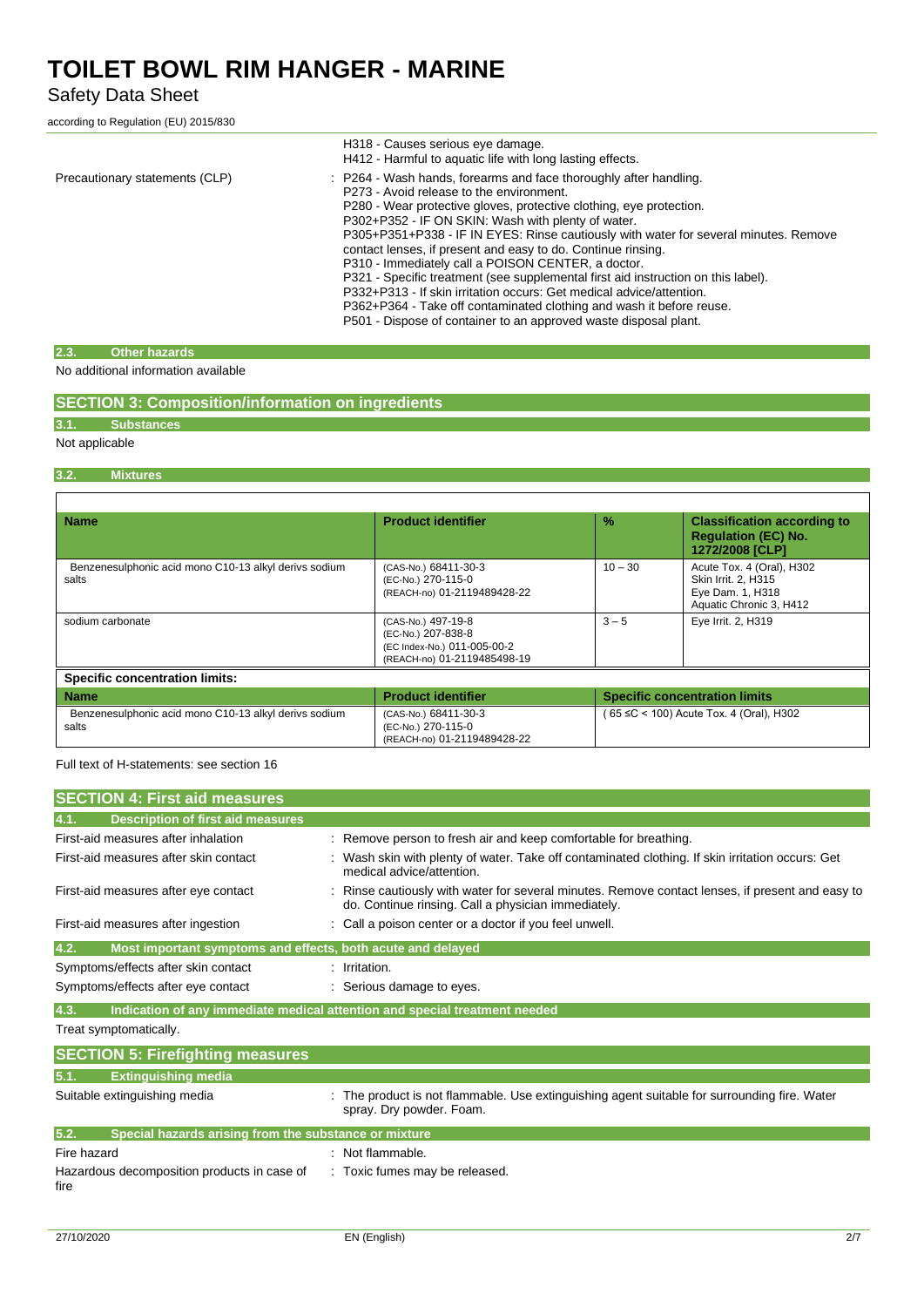Safety Data Sheet

according to Regulation (EU) 2015/830

#### **5.3. Advice for firefight**

| $\mathbf{v} \cdot \mathbf{v}$ | <b>AUVILG IVE III GIINII DI</b><br>Protection during firefighting   | Do not attempt to take action without suitable protective equipment. Self-contained breathing<br>apparatus. Complete protective clothing.                    |
|-------------------------------|---------------------------------------------------------------------|--------------------------------------------------------------------------------------------------------------------------------------------------------------|
|                               | <b>SECTION 6: Accidental release measures</b>                       |                                                                                                                                                              |
| 6.1.                          | Personal precautions, protective equipment and emergency procedures |                                                                                                                                                              |
| 6.1.1.                        | For non-emergency personnel                                         |                                                                                                                                                              |
|                               | Emergency procedures                                                | : Ventilate spillage area. Avoid contact with skin and eyes.                                                                                                 |
| 6.1.2.                        | For emergency responders                                            |                                                                                                                                                              |
|                               | Protective equipment                                                | Do not attempt to take action without suitable protective equipment. For further information<br>refer to section 8: "Exposure controls/personal protection". |
| 6.2.                          | <b>Environmental precautions</b>                                    |                                                                                                                                                              |
|                               | Avoid release to the environment.                                   |                                                                                                                                                              |
| 6.3.                          | Methods and material for containment and cleaning up                |                                                                                                                                                              |
|                               | Methods for cleaning up                                             | : Mechanically recover the product.                                                                                                                          |
|                               | Other information                                                   | Dispose of materials or solid residues at an authorized site.                                                                                                |
| 6.4.                          | <b>Reference to other sections</b>                                  |                                                                                                                                                              |
|                               | For further information refer to section 13.                        |                                                                                                                                                              |
|                               | <b>SECTION 7: Handling and storage</b>                              |                                                                                                                                                              |
| 7.1.                          | <b>Precautions for safe handling</b>                                |                                                                                                                                                              |
|                               | Precautions for safe handling                                       | Ensure good ventilation of the work station. Avoid contact with skin and eyes. Wear personal<br>protective equipment.                                        |
|                               | Hygiene measures                                                    | Wash contaminated clothing before reuse. Do not eat, drink or smoke when using this product.<br>Always wash hands after handling the product.                |
| 7.2.                          | Conditions for safe storage, including any incompatibilities        |                                                                                                                                                              |
|                               | Storage conditions                                                  | : Store in a well-ventilated place. Keep cool.                                                                                                               |
| 7.3.                          | <b>Specific end use(s)</b>                                          |                                                                                                                                                              |
|                               | No additional information available                                 |                                                                                                                                                              |
|                               | <b>SECTION 8: Exposure controls/personal protection</b>             |                                                                                                                                                              |
|                               | <b>Control parameters</b>                                           |                                                                                                                                                              |
|                               | No additional information available                                 |                                                                                                                                                              |

#### **8.2. Exposure controls**

#### **Appropriate engineering controls:**

Ensure good ventilation of the work station.

#### **Hand protection:**

Protective gloves

### **Eye protection:**

Safety glasses

#### **Skin and body protection:**

Wear suitable protective clothing

#### **Respiratory protection:**

In case of insufficient ventilation, wear suitable respiratory equipment



#### **Environmental exposure controls:**

Avoid release to the environment.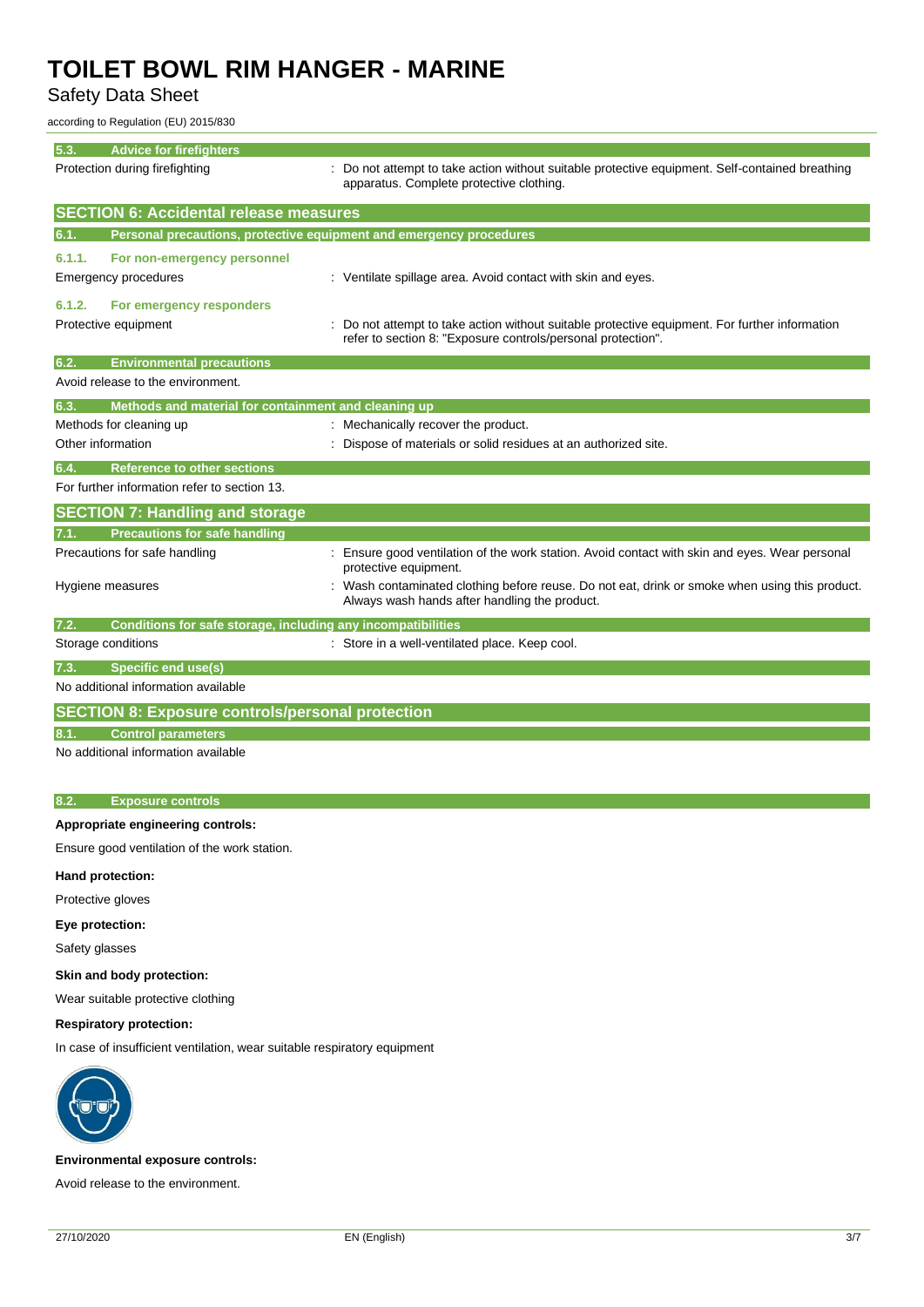Safety Data Sheet

according to Regulation (EU) 2015/830

| <b>SECTION 9: Physical and chemical properties</b>                                 |                                    |  |
|------------------------------------------------------------------------------------|------------------------------------|--|
| Information on basic physical and chemical properties<br>9.1.                      |                                    |  |
| Physical state                                                                     | Solid                              |  |
| Colour                                                                             | Blue.                              |  |
| Odour                                                                              | characteristic.                    |  |
| Odour threshold                                                                    | No data available                  |  |
| pH                                                                                 | No data available                  |  |
| pH solution                                                                        | $\approx$ 8 ( $\geq$ 1) % solution |  |
| Relative evaporation rate (butylacetate=1)                                         | No data available                  |  |
| Melting point                                                                      | No data available                  |  |
| Freezing point                                                                     | Not applicable                     |  |
| Boiling point                                                                      | No data available                  |  |
| Flash point                                                                        | Not applicable                     |  |
| Auto-ignition temperature                                                          | Not applicable                     |  |
| Decomposition temperature                                                          | No data available                  |  |
| Flammability (solid, gas)                                                          | Non flammable.                     |  |
| Vapour pressure                                                                    | No data available                  |  |
| Relative vapour density at 20 °C                                                   | No data available                  |  |
| Relative density                                                                   | Not applicable                     |  |
| Solubility                                                                         | Soluble in water.                  |  |
| Partition coefficient n-octanol/water (Log Pow)                                    | No data available                  |  |
| Viscosity, kinematic                                                               | Not applicable                     |  |
| Viscosity, dynamic                                                                 | No data available                  |  |
| <b>Explosive properties</b>                                                        | No data available                  |  |
| Oxidising properties                                                               | No data available                  |  |
| <b>Explosive limits</b>                                                            | Not applicable                     |  |
| 9.2.<br><b>Other information</b>                                                   |                                    |  |
| No additional information available                                                |                                    |  |
| <b>SECTION 10: Stability and reactivity</b>                                        |                                    |  |
| 10.1.<br><b>Reactivity</b>                                                         |                                    |  |
| The product is non-reactive under normal conditions of use, storage and transport. |                                    |  |

**10.2. Chemical stability**

Stable under normal conditions.

**10.3. Possibility of hazardous reactions**

No dangerous reactions known under normal conditions of use.

### **10.4. Conditions to avoid**

None under recommended storage and handling conditions (see section 7).

**10.5. Incompatible materials**

Strong acids. Strong bases.

**10.6. Hazardous decomposition products**

Under normal conditions of storage and use, hazardous decomposition products should not be produced.

| <b>SECTION 11: Toxicological information</b>                             |                         |  |
|--------------------------------------------------------------------------|-------------------------|--|
| 11.1.<br>Information on toxicological effects                            |                         |  |
| Acute toxicity                                                           | : Not classified        |  |
| Benzenesulphonic acid mono C10-13 alkyl derivs sodium salts (68411-30-3) |                         |  |
| LD50 oral                                                                | 1080 mg/kg bodyweight   |  |
| LD50 dermal                                                              | > 2000 mg/kg bodyweight |  |
| sodium carbonate (497-19-8)                                              |                         |  |
| LD50 oral                                                                | 4090 mg/kg bodyweight   |  |
| LD50 dermal                                                              | > 2000 mg/kg bodyweight |  |
| LC50 Inhalation - Rat (Dust/Mist)                                        | $2300 \text{ mg/m}^3$   |  |
| Skin corrosion/irritation                                                | Causes skin irritation. |  |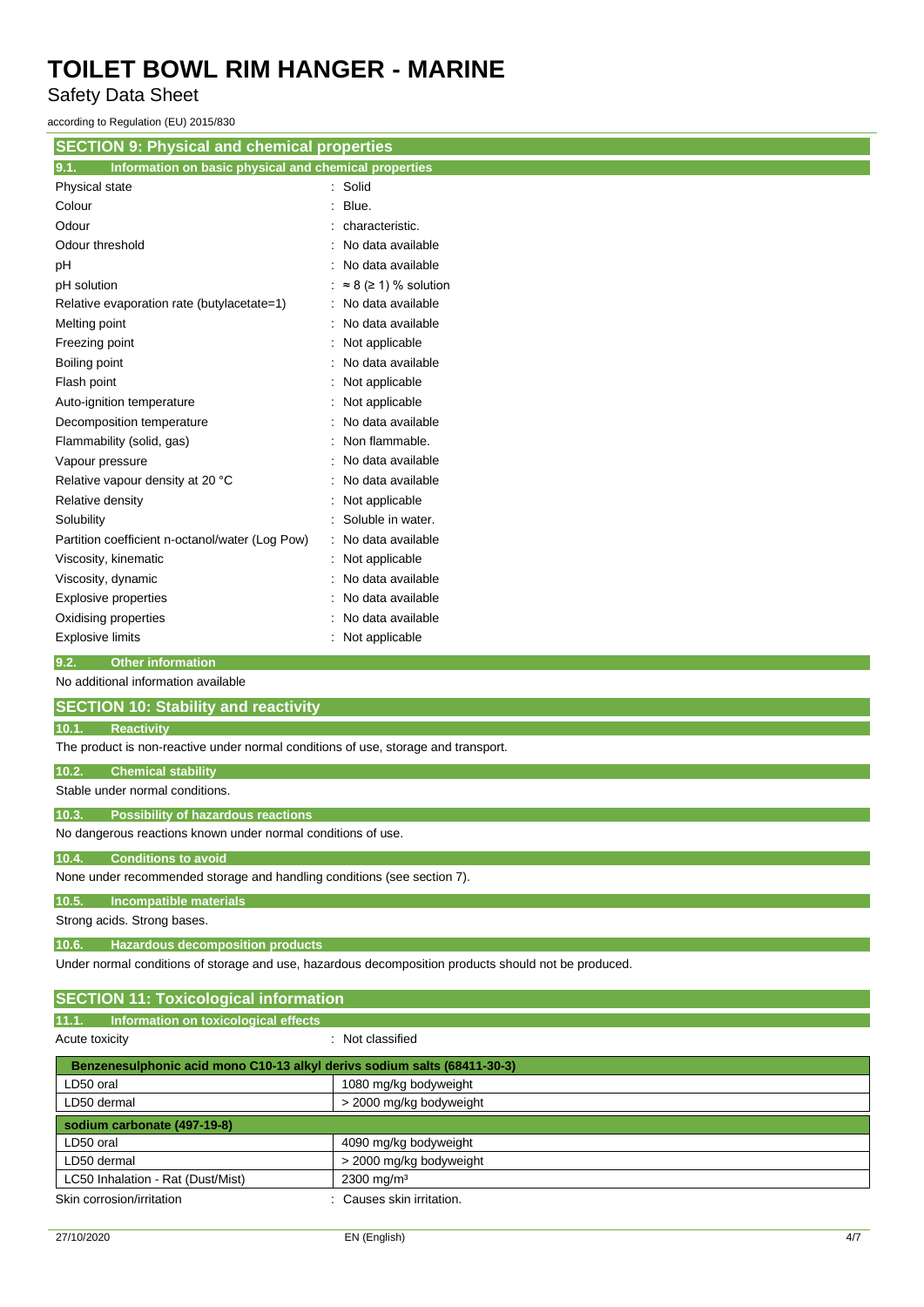## Safety Data Sheet

according to Regulation (EU) 2015/830

| Serious eye damage/irritation     | : Causes serious eye damage. |
|-----------------------------------|------------------------------|
| Respiratory or skin sensitisation | : Not classified             |
| Germ cell mutagenicity            | : Not classified             |
| Carcinogenicity                   | : Not classified             |
| Reproductive toxicity             | : Not classified             |
| STOT-single exposure              | : Not classified             |
| STOT-repeated exposure            | : Not classified             |
| Aspiration hazard                 | : Not classified             |

| <b>SECTION 12: Ecological information</b>                                |                                                      |  |
|--------------------------------------------------------------------------|------------------------------------------------------|--|
| 12.1.<br><b>Toxicity</b>                                                 |                                                      |  |
| Ecology - general                                                        | : Harmful to aquatic life with long lasting effects. |  |
| Benzenesulphonic acid mono C10-13 alkyl derivs sodium salts (68411-30-3) |                                                      |  |

| LC50 fish 1                    | 1.67 mg/l                         |
|--------------------------------|-----------------------------------|
| EC50 other aquatic organisms 1 | 2.9 mg/l EC50 waterflea (48 h)    |
| EC50 other aquatic organisms 2 | 127.9 mg/l IC50 algea (72 h) mg/l |
| EC50 72h algae (1)             | 29 mg/l                           |
| sodium carbonate (497-19-8)    |                                   |
| LC50 fish 1                    | 300 mg/l                          |
| EC50 other aquatic organisms 1 | 265 mg/l                          |
| EC50 other aquatic organisms 2 | $IC50$ algea $(72 h)$ mg/l        |

| Persistence and degradability<br>12.2.    |                                                                                                                                                                                                                                                                                                                                                                                                   |  |
|-------------------------------------------|---------------------------------------------------------------------------------------------------------------------------------------------------------------------------------------------------------------------------------------------------------------------------------------------------------------------------------------------------------------------------------------------------|--|
| <b>TOILET BOWL RIM HANGER - MARINE</b>    |                                                                                                                                                                                                                                                                                                                                                                                                   |  |
| Persistence and degradability             | The surfactant(s) contained in this preparation complies (comply) with the biodegradability<br>criteria as laid down in Regulation (EC) No. 648/2004 on detergents. Data to support this<br>assertion are held at the disposal of the competent authorities of the Member States and will<br>be made available to them, at their direct request or at the request of a detergent<br>manufacturer. |  |
| 12.3.<br><b>Bioaccumulative potential</b> |                                                                                                                                                                                                                                                                                                                                                                                                   |  |

| sodium carbonate (497-19-8)                     |         |
|-------------------------------------------------|---------|
| Partition coefficient n-octanol/water (Log Pow) | $-6.19$ |
|                                                 |         |

## **12.4. Mobility in soil**

No additional information available

| 12.5.                                                                                           | <b>Results of PBT and vPvB assessment</b> |  |
|-------------------------------------------------------------------------------------------------|-------------------------------------------|--|
| <b>TOILET BOWL RIM HANGER - MARINE</b>                                                          |                                           |  |
| The product does not meet the PBT and vPvB classification criteria<br>Results of PBT assessment |                                           |  |
|                                                                                                 |                                           |  |
| 12.6.<br>Other adverse effects                                                                  |                                           |  |
| No additional information available                                                             |                                           |  |
| SECTION 12: Disposal considerations                                                             |                                           |  |

## **SECTION 13: Disposal considerations 13.1. Waste treatment methods**

Waste treatment methods : Dispose of contents/container in accordance with licensed collector's sorting instructions.

### **SECTION 14: Transport information**

In accordance with ADR / RID / IMDG / IATA / ADN

| 14.1.<br>UN number               |                             |
|----------------------------------|-----------------------------|
| UN-No. (ADR)                     | $\therefore$ Not applicable |
| UN-No. (IMDG)                    | : Not applicable            |
| UN-No. (IATA)                    | $\therefore$ Not applicable |
| UN-No. (ADN)                     | : Not applicable            |
| UN-No. (RID)                     | $\therefore$ Not applicable |
| 14.2.<br>UN proper shipping name |                             |
| Proper Shipping Name (ADR)       | : Not applicable            |
| Proper Shipping Name (IMDG)      | : Not applicable            |
|                                  |                             |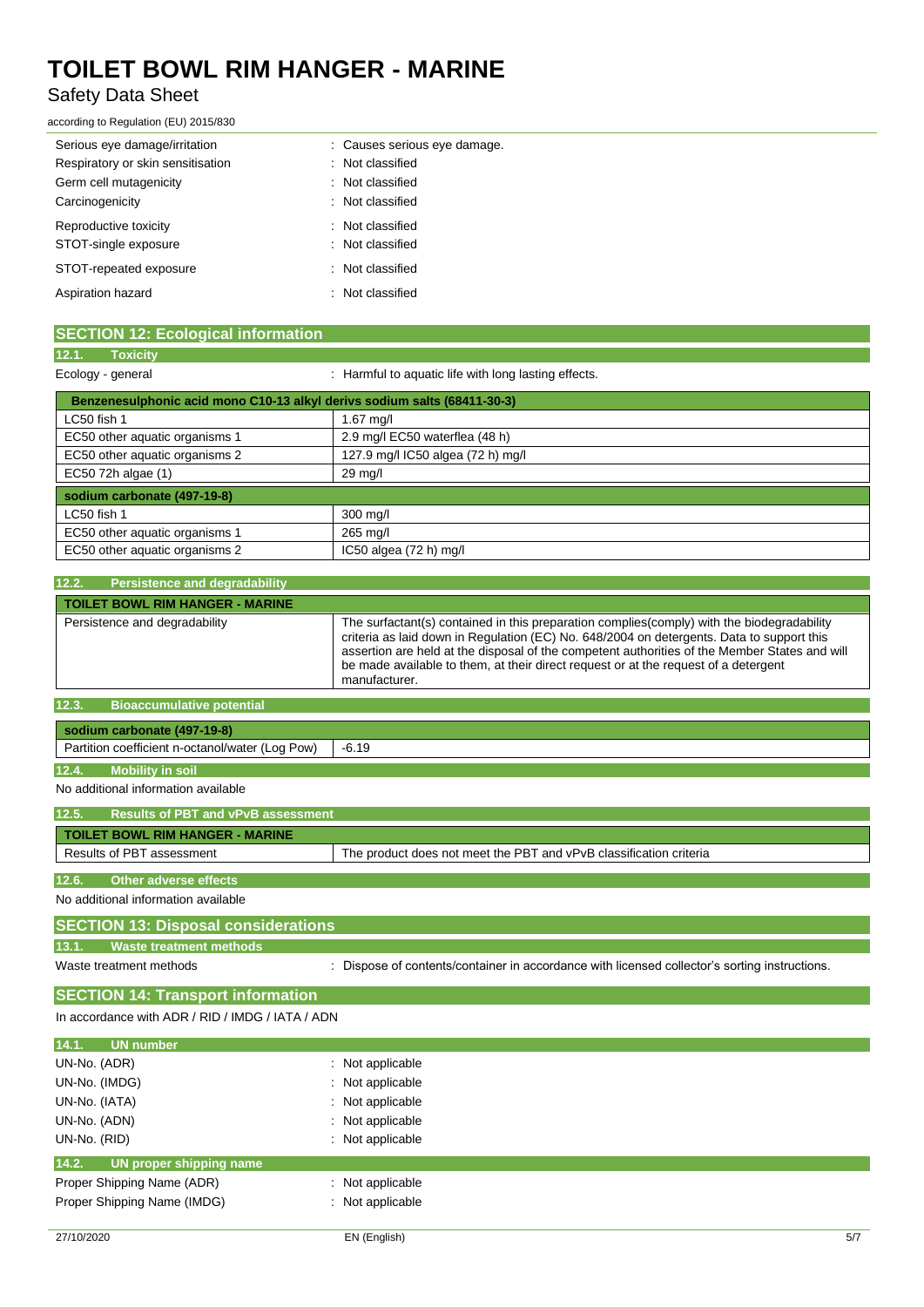## Safety Data Sheet

| according to Regulation (EU) 2015/830                                                                   |                                                                    |  |
|---------------------------------------------------------------------------------------------------------|--------------------------------------------------------------------|--|
| Proper Shipping Name (IATA)                                                                             | : Not applicable                                                   |  |
| Proper Shipping Name (ADN)                                                                              | Not applicable<br>÷                                                |  |
| Proper Shipping Name (RID)                                                                              | Not applicable                                                     |  |
| 14.3.<br><b>Transport hazard class(es)</b><br><b>ADR</b>                                                |                                                                    |  |
| Transport hazard class(es) (ADR)                                                                        | : Not applicable                                                   |  |
|                                                                                                         |                                                                    |  |
| <b>IMDG</b>                                                                                             |                                                                    |  |
| Transport hazard class(es) (IMDG)                                                                       | : Not applicable                                                   |  |
|                                                                                                         |                                                                    |  |
| <b>IATA</b>                                                                                             |                                                                    |  |
| Transport hazard class(es) (IATA)                                                                       | : Not applicable                                                   |  |
|                                                                                                         |                                                                    |  |
| <b>ADN</b>                                                                                              |                                                                    |  |
| Transport hazard class(es) (ADN)                                                                        | : Not applicable                                                   |  |
|                                                                                                         |                                                                    |  |
| <b>RID</b>                                                                                              |                                                                    |  |
| Transport hazard class(es) (RID)                                                                        | : Not applicable                                                   |  |
|                                                                                                         |                                                                    |  |
| <b>Packing group</b><br>14.4.                                                                           |                                                                    |  |
| Packing group (ADR)                                                                                     | Not applicable                                                     |  |
| Packing group (IMDG)                                                                                    | Not applicable                                                     |  |
| Packing group (IATA)                                                                                    | Not applicable                                                     |  |
| Packing group (ADN)                                                                                     | Not applicable                                                     |  |
| Packing group (RID)                                                                                     | Not applicable                                                     |  |
| 14.5.<br><b>Environmental hazards</b>                                                                   |                                                                    |  |
| Dangerous for the environment                                                                           | : No                                                               |  |
| Marine pollutant                                                                                        | No<br>÷                                                            |  |
| Other information                                                                                       | No supplementary information available<br>÷                        |  |
|                                                                                                         |                                                                    |  |
| 14.6.<br><b>Special precautions for user</b>                                                            |                                                                    |  |
| - Overland transport                                                                                    |                                                                    |  |
| Not applicable                                                                                          |                                                                    |  |
|                                                                                                         |                                                                    |  |
| - Transport by sea                                                                                      |                                                                    |  |
| Not applicable                                                                                          |                                                                    |  |
| - Air transport                                                                                         |                                                                    |  |
| Not applicable                                                                                          |                                                                    |  |
|                                                                                                         |                                                                    |  |
| - Inland waterway transport                                                                             |                                                                    |  |
| Not applicable                                                                                          |                                                                    |  |
| - Rail transport                                                                                        |                                                                    |  |
| Not applicable                                                                                          |                                                                    |  |
|                                                                                                         |                                                                    |  |
| 14.7.                                                                                                   | Transport in bulk according to Annex II of Marpol and the IBC Code |  |
| Not applicable                                                                                          |                                                                    |  |
| <b>SECTION 15: Regulatory information</b>                                                               |                                                                    |  |
| Safety, health and environmental regulations/legislation specific for the substance or mixture<br>15.1. |                                                                    |  |
| <b>EU-Regulations</b><br>15.1.1.                                                                        |                                                                    |  |
|                                                                                                         |                                                                    |  |
| Contains no REACH substances with Annex XVII restrictions                                               |                                                                    |  |

Contains no substance on the REACH candidate list

Contains no REACH Annex XIV substances

Detergent Regulation (648/2004/EC): Labelling of contents:

| Component           | $\mathbf{0}$<br>70                    |
|---------------------|---------------------------------------|
| anionic surfactants | 30%<br>$\overline{ }$<br><u> ~ - </u> |
| perfumes            |                                       |